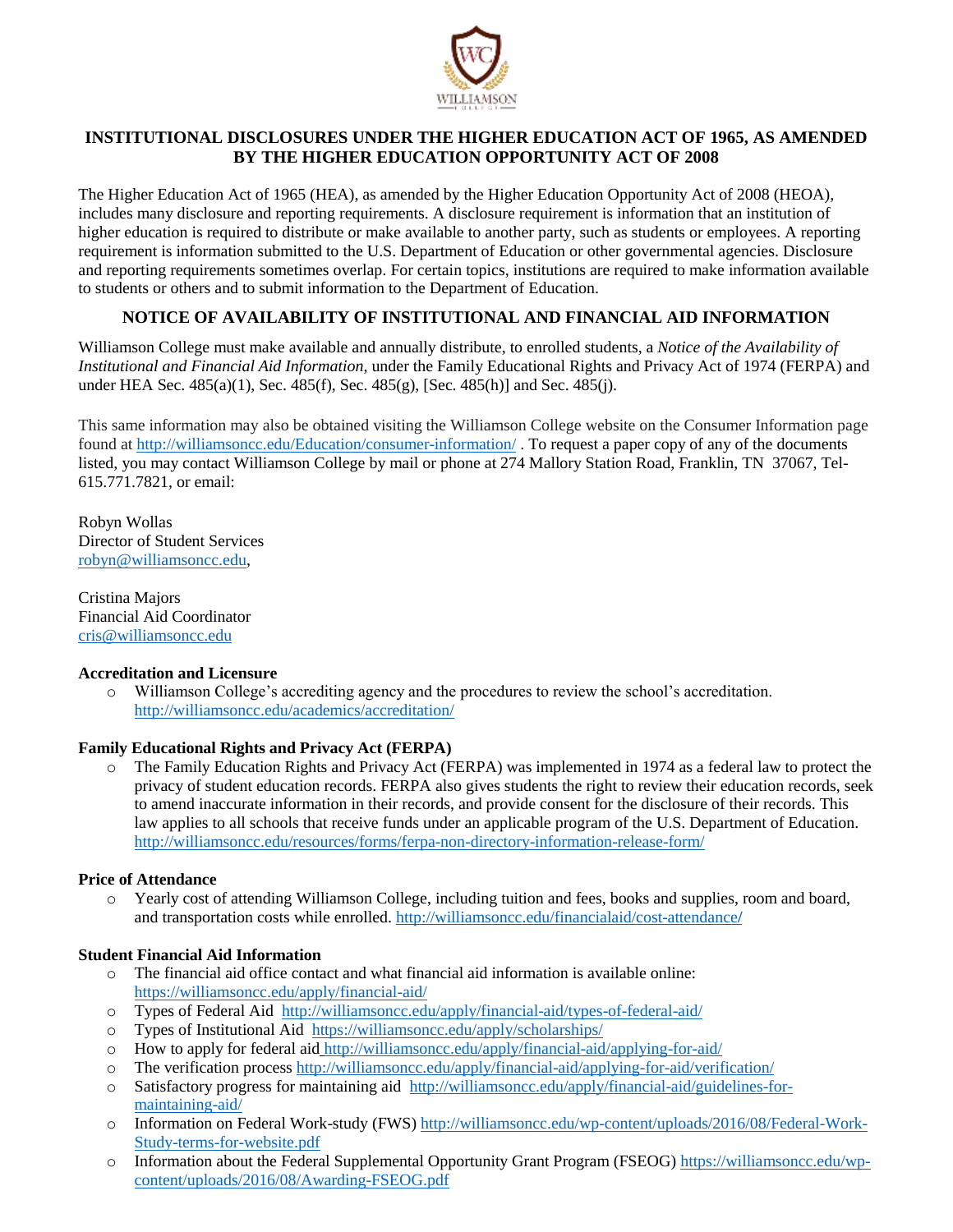- o Federal Direct Loan information [https://williamsoncc.edu/wp-content/uploads/2016/08/Loan-Information-Sheet-](https://williamsoncc.edu/wp-content/uploads/2016/08/Loan-Information-Sheet-16-17-3.pdf)[16-17-3.pdf](https://williamsoncc.edu/wp-content/uploads/2016/08/Loan-Information-Sheet-16-17-3.pdf)
- o Private loan information [http://williamsoncc.edu/apply/financial-aid/types-of-federal-aid/privatealternative](http://williamsoncc.edu/apply/financial-aid/types-of-federal-aid/privatealternative-loans/)[loans/](http://williamsoncc.edu/apply/financial-aid/types-of-federal-aid/privatealternative-loans/)
- o Disbursement of funds and returning any remaining financial aid after charges have been paid <http://williamsoncc.edu/apply/financial-aid/applying-for-aid/disbursement-of-fundscancellation-policy/>

## **National Student Loan Database System (NSLDS)**

o The National Student Loan Data System (NSLDS) is the U.S. Department of Education's central database for student aid. [https://www.nslds.ed.gov](https://www.nslds.ed.gov/nslds/nslds_SA/)

### **Federal Loan Entrance and Exit Counseling Information**

o Loan counseling is required for all students who borrow federal loans, both for first time borrowers and when exiting the school. <http://williamsoncc.edu/entrance-and-exit-loan-counseling-for-students/>

### **Federal Financial Aid Rights and Responsibilities**

o Know your rights and responsibilities for receiving Title IV aid. [http://williamsoncc.edu/financialaid/financial](http://williamsoncc.edu/financialaid/financial-aid-rights-responsibilities/)[aid-rights-responsibilities/](http://williamsoncc.edu/financialaid/financial-aid-rights-responsibilities/)

### **College Navigator Website**

o The DOE is required to post data on this website for each institution, including a link to the institution's website. [http://nces.ed.gov/collegenavigator/?q=Williamson+Christian+College&s=TN&zc=37067&zd=0&of=3&id=44](http://nces.ed.gov/collegenavigator/?q=Williamson+Christian+College&s=TN&zc=37067&zd=0&of=3&id=443340#retgrad) [3340#retgrad](http://nces.ed.gov/collegenavigator/?q=Williamson+Christian+College&s=TN&zc=37067&zd=0&of=3&id=443340#retgrad)

### **Net Price Calculator**

This calculator is intended to provide *estimated* net price information (defined as estimated cost of attendance including tuition and required fees, books and supplies, room and board (meals), and other related expenses minus estimated grant and scholarship aid) to current and prospective students and their families based on what similar students paid in a previous year. <http://www.williamsoncc.edu/NPC/npcalc.htm>

#### **Refund Policy and Requirements for Withdrawing and Return of Federal Financial Aid**

o Know your responsibilities for withdrawing and know the college's refund and return policy. <http://williamsoncc.edu/financialaid/withdrawals-return-title-iv/>

# **Academic Degrees**

o Williamson College offers a variety of degrees in several different disciplines <http://williamsoncc.edu/academics/>and a link to the faculty on staff. <https://williamsoncc.edu/staff-faculty/>

#### **Copyright Infringement Guidelines**

o Policies and sanctions related to copyright infringement informing students that unauthorized distribution of copyrighted material may subject the students to civil and criminal liabilities. [http://williamsoncc.edu/copyright](http://williamsoncc.edu/copyright-infringement-guidelines/)[infringement-guidelines/](http://williamsoncc.edu/copyright-infringement-guidelines/)

#### **Computer Use and File Sharing Policy**

o Policies with respect to WC computer use, email responsibilities and peer to peer file sharing. <http://williamsoncc.edu/wp-content/uploads/2016/08/Computer-Use-and-File-Sharing-Policy.pdf>

#### **Transfer Credit Procedure**

o Credits from other institutions are subject to the College's Transfer Credit Escrow Procedure. <http://williamsoncc.edu/wp-content/uploads/2016/08/Transfer-of-Credit-Policy.pdf>

#### **Vaccination Policy**

o Students are required to sign a Health History form. [http://williamsoncc.edu/wp](http://williamsoncc.edu/wp-content/uploads/2016/08/Vaccination-Policies.pdf)[content/uploads/2016/08/Vaccination-Policies.pdf](http://williamsoncc.edu/wp-content/uploads/2016/08/Vaccination-Policies.pdf)

#### **Annual Security Report**

o The Annual Security Report is published and distributed to current employees and students by October 1st each year. This report provides information on campus security policies and crime statistics for the previous three years in compliance with the Jeanne Clery Disclosure of Campus Security Policy and Campus Crime Statistics Acts.<https://williamsoncc.edu/wp-content/uploads/2016/08/2016-WC-Annual-Security-Report.pdf>